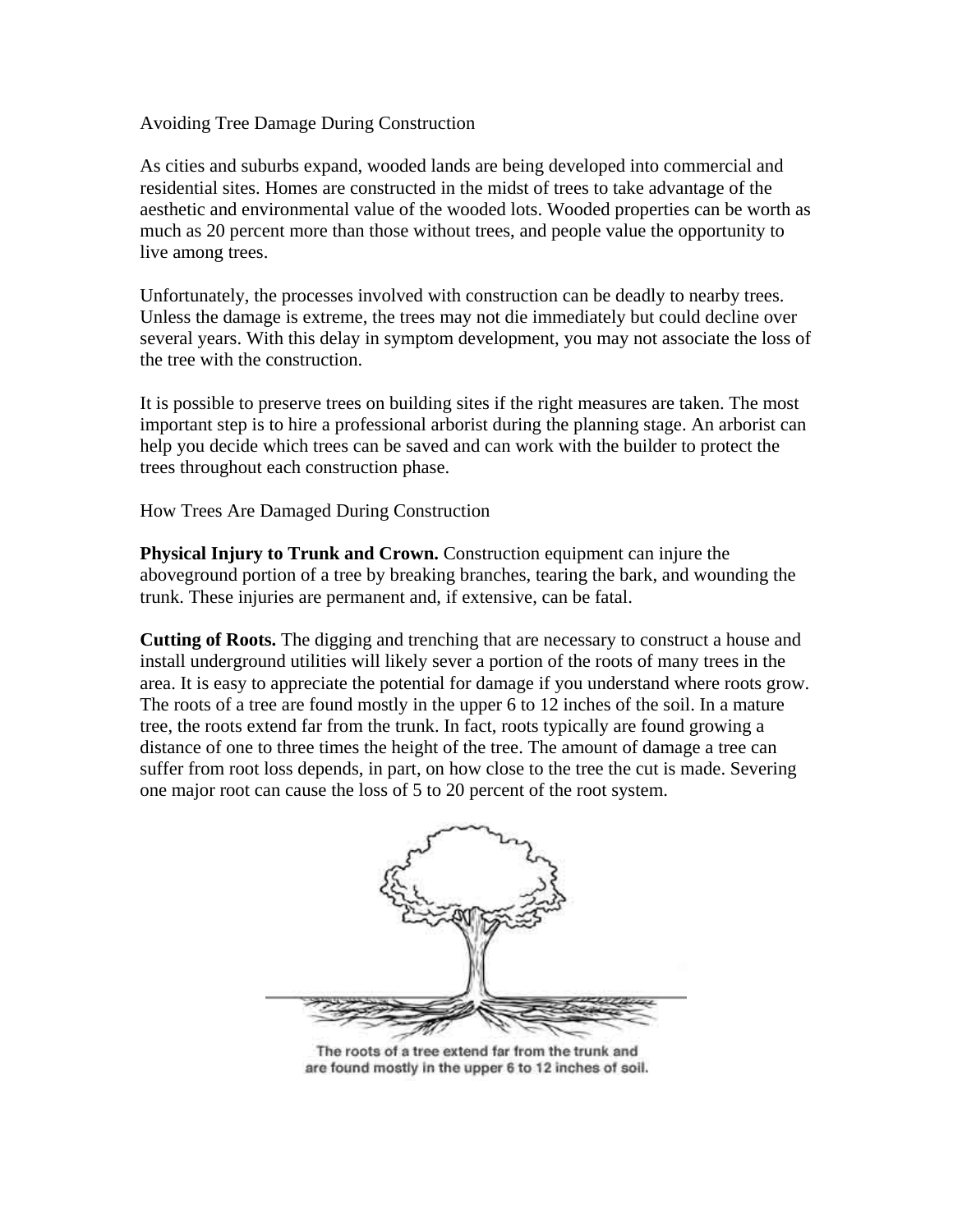Another problem that may result from root loss caused by digging and trenching is that the potential for the trees to fall over is increased. The roots play a critical role in anchoring a tree. If the major support roots are cut on one side of a tree, the tree may fall or blow over.

Less damage is done to tree roots if utilities are tunneled under a tree rather than across the roots.



Less damage is done to tree roots if utilities are tunneled under a tree (left, top and bottom) rather than across roots (right, top and bottom).

**Soil Compaction.** An ideal soil for root growth and development is about 50 percent pore space. These pores—the spaces between soil particles—are filled with water and air. The heavy equipment used in construction com-pacts the soil and can dramatically reduce the amount of pore space. This compaction not only inhibits root growth and penetration but also decreases oxygen in the soil that is essential to the growth and function of the roots.

**Smothering Roots by Adding Soil.** Most people are surprised to learn that 90 percent of the fine roots that absorb water and minerals are in the upper 6 to 12 inches of soil. Roots require space, air, and water. Roots grow best where these requirements are met, which is usually near the soil surface. Piling soil over the root system or increasing the grade smothers the roots. It takes only a few inches of added soil to kill a sensitive mature tree.

**Exposure to the Elements.** Trees in a forest grow as a community, protecting each other from the elements. The trees grow tall, with long, straight trunks and high canopies. Removing neighboring trees or opening the shared canopies of trees during construction exposes the remaining trees to sunlight and wind. The higher levels of sunlight may cause sunscald on the trunks and branches. Also, the remaining trees are more prone to breaking from wind or ice loading.

Getting Advice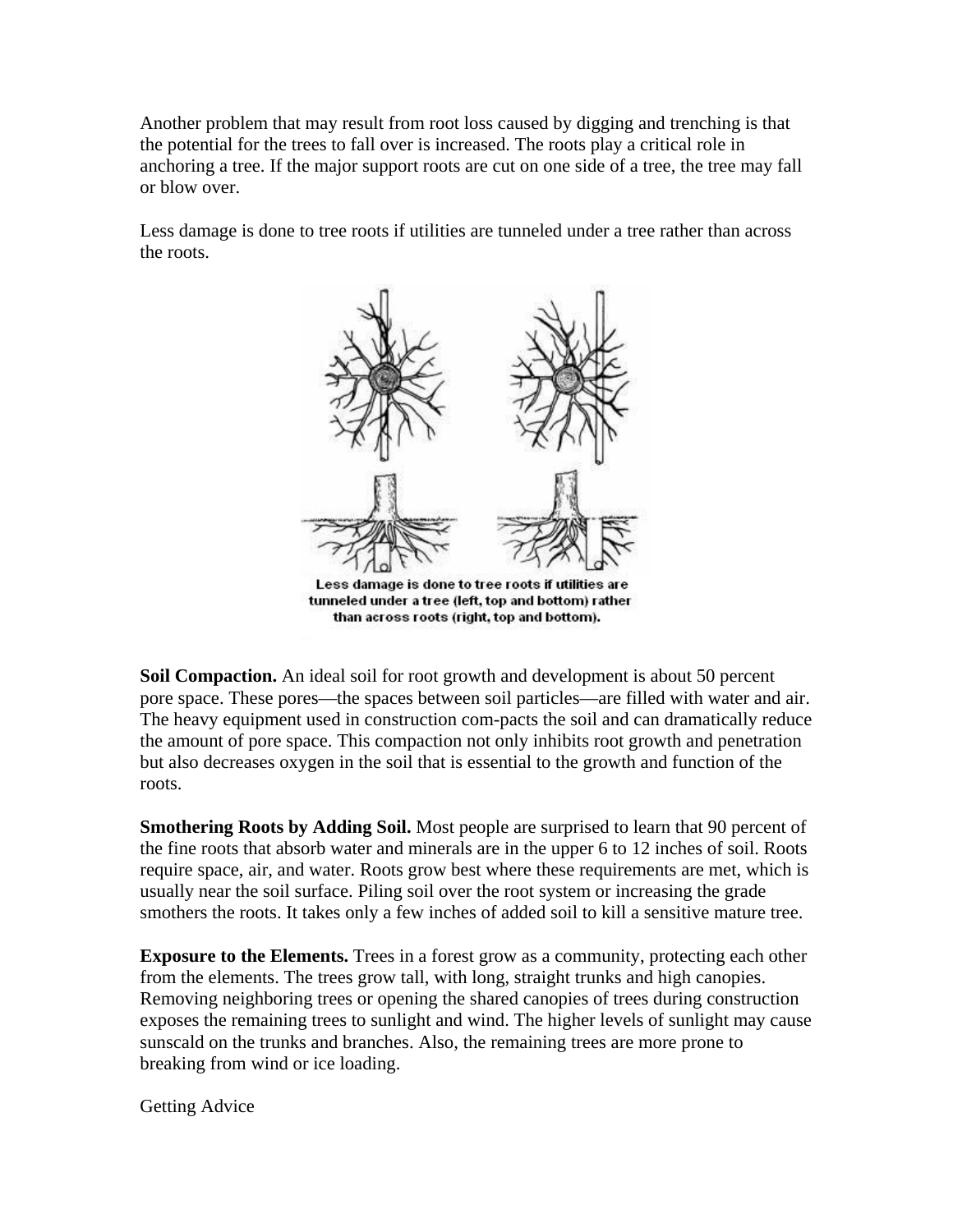Hire a professional arborist in the early planning stage. Many of the trees on your property may be saved if the proper steps are taken. Allow the arborist to meet with you and your building contractor. Your arborist can assess the trees on your property, determine which are healthy and structurally sound, and suggest measures to preserve and protect them.

One of the first decisions is determining which trees are to be preserved and which should be removed. You must consider the species, size, maturity, location, and condition of each tree. The largest, most mature trees are not always the best choices to preserve. Younger, more vigorous trees usually can survive and adapt to the stresses of construction better. Try to maintain diversity of species and ages. Your arborist can advise you about which trees are more sensitive to compaction, grade changes, and root damage.

## Planning

Your arborist and builder should work together in planning the construction. The builder may need to be educated regarding the value of the trees on your property and the importance of saving them. Few builders are aware of the way trees' roots grow and what must be done to protect them.

Sometimes small changes in the placement or design of your house can make a great difference in whether a critical tree will survive. An alternative plan may be more friendly to the root system. For example, bridging over the roots may substitute for a conventional walkway. Because trenching near a tree for utility installation can be damaging, tunneling under the root system may be a good option.

#### Erecting Barriers

Because our ability to repair construction damage to trees is limited, it is vital that trees be protected from injury. The single most important action you can take is to set up construction fences around all of the trees that are to remain. The fences should be placed as far out from the trunks of the trees as possible. As a general guideline, allow 1 foot of space from the trunk for each inch of trunk diameter. The intent is not merely to protect the aboveground portions of the trees but also the root systems. Remember that the root systems extend much farther than the drip lines of the trees.

Instruct construction personnel to keep the fenced area clear of building materials, waste, and excess soil. No digging, trenching, or other soil disturbance should be allowed in the fenced area.

Protective fences should be erected as far out from the trunks as possible in order to protect the root system.

Limiting Access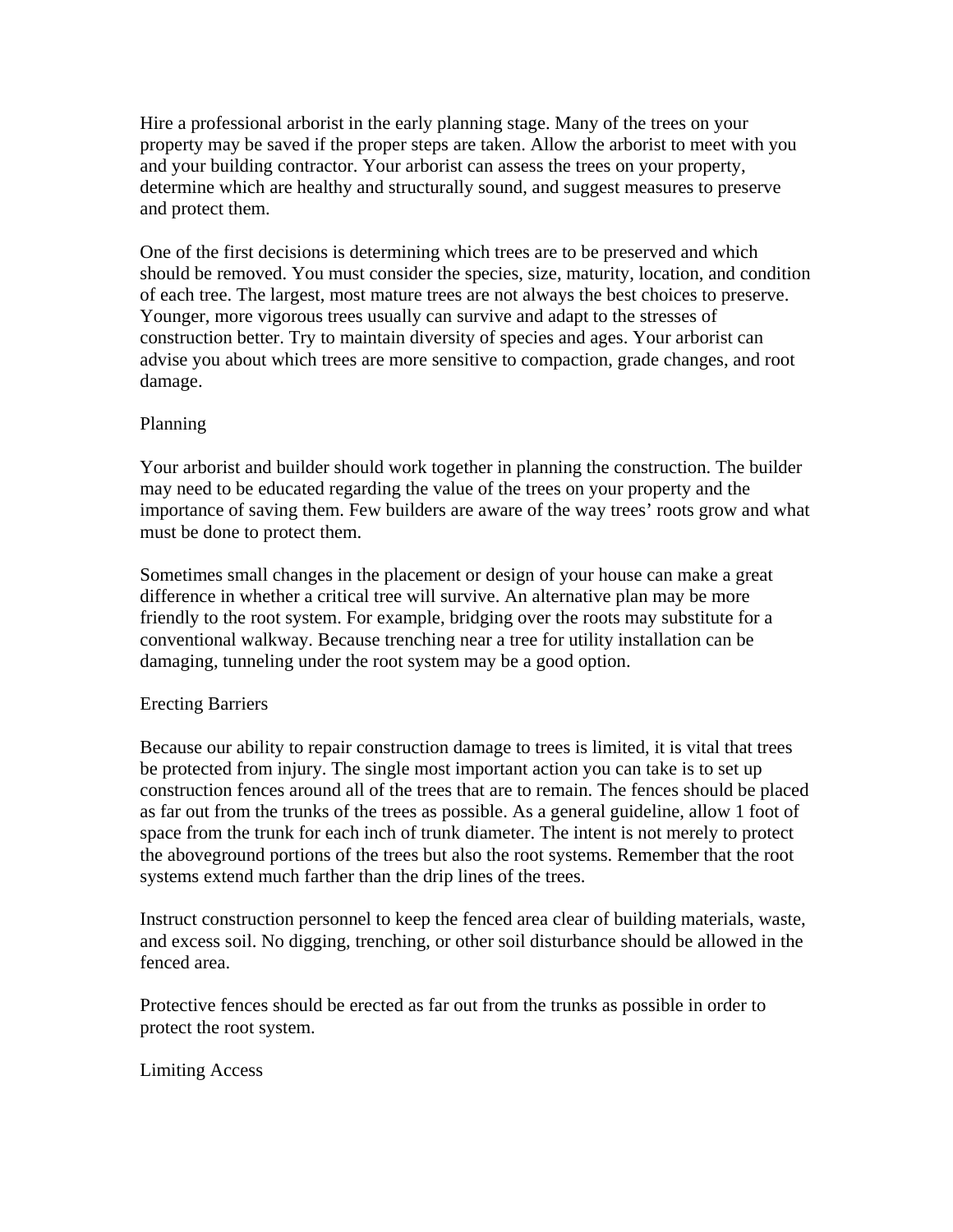If at all possible, it is best to allow only one access route on and off the property. All contractors must be instructed where they are permitted to drive and park their vehicles. Often this same access drive can later serve as the route for utility wires, water lines, or the driveway.



Protective fences should be erected as far out from the trunks as possible in order to protect the root systems.

Specify storage areas for equipment, soil, and construction materials. Limit areas for burning (if permitted), cement wash-out pits, and construction work zones. These areas should be away from protected trees.

# Specifications

Get it in writing. All of the measures intended to protect your trees must be written into the construction specifications. The written specifications should detail exactly what can and cannot be done to and around the trees. Each subcontractor must be made aware of the barriers, limitations, and specified work zones. It is a good idea to post signs as a reminder.

Fines and penalties for violations should be built into the specifications. Not too surprisingly, subcontractors are much more likely to adhere to the tree preservation clauses if their profit is at stake. The severity of the fines should be proportional to the potential damage to the trees and should increase for multiple infractions.

# Maintaining Good Communications

It is important to work together as a team. You may share clear objectives with your arborist and your builder, but one subcontractor can destroy your prudent efforts. Construction damage to trees is often irreversible.